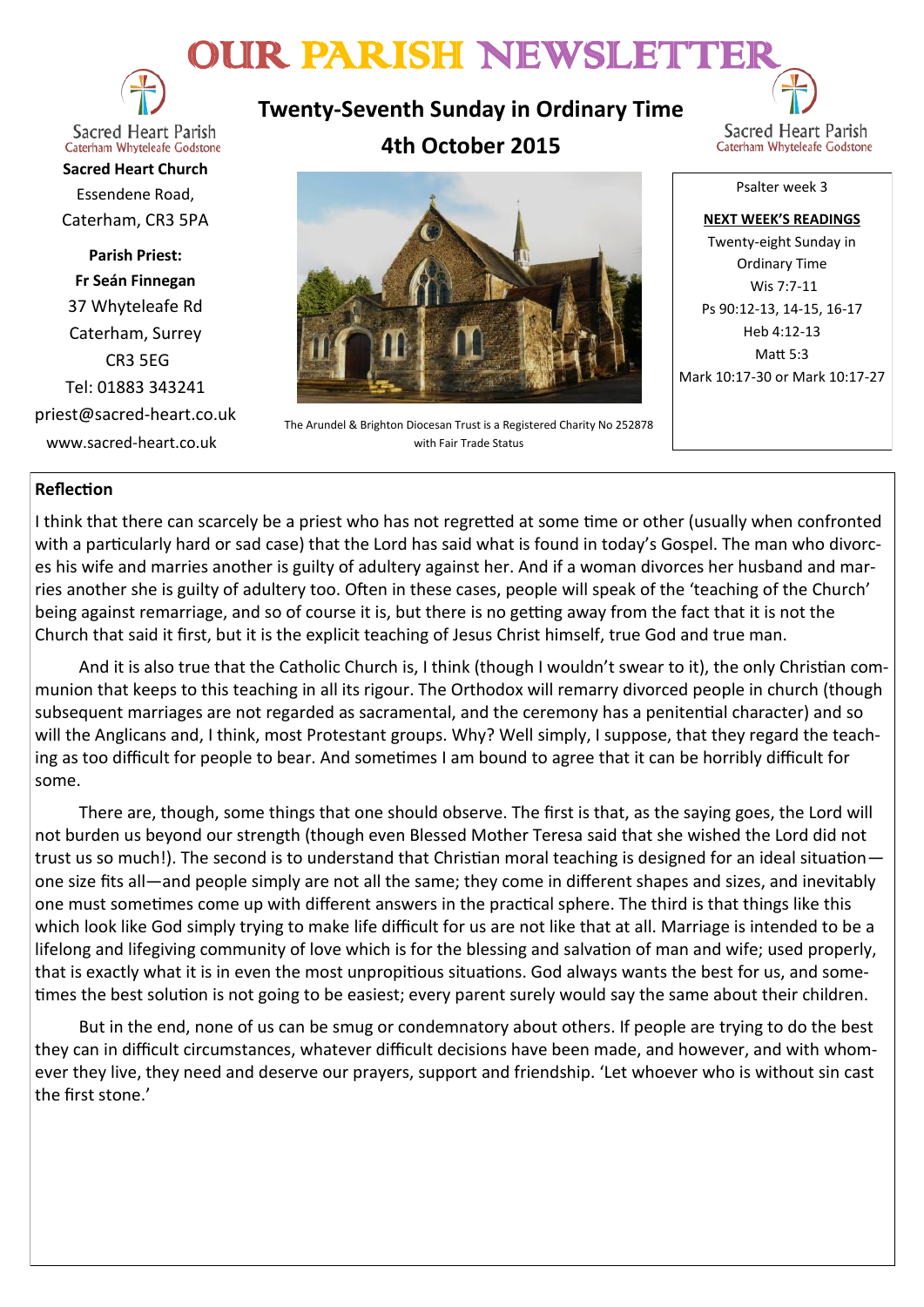#### **Liturgy day with Catherine Christmas**

10th Oct 10.00am - 5.00pm at St Ambrose, Warlingham. The day is aimed at readers in the morning and musicians in the afternoon. There will be a poster in the porch with further details. If you are interested in taking this opportunity which is so close to home contact Eliz Wood at

elizabeth.wood11@btinternet.com. Catherine Christmas is the Liturgy Advisor for the Diocese of Arundel & Brighton.



**LUNCH CLUB:** Wednesday 7th October in the Centenary Hall at 1pm all welcome to enjoy good food and company. Menu this month is

chicken casserole, vegetables and potatoes. The sweet is apple pie and custard, followed by tea or coffee and a raffle.

*Pontifical Mass for Feast of St Philip Howard:* Bishop Richard will celebrate Pontifical Mass for the Feast of St Philip Howard, Co-Patron of the Diocese on Sunday 18th October at 3pm. For more information contact Arundel Cathedral.

*Reflection Day for Year of Mercy - 'Christ looks at us with Mercy and calls us to Discipleship':* Saturday 14 November from 10am-4pm at St Theresa's School, Effingham, Surrey RH5 6ST. Tickets £10. To book contact David Wills on 01293 651157 or email [david.wills@dabnet.org.](mailto:david.wills@dabnet.org?subject=Jeff%20Cavins%20Day%2014%20November)

Room at the inn? Charity HOST is seeking friendly people who could volunteer to offer an invitation to adult international students for a day, weekend, or four days at Christmas. Learn about other cultures, welcome a guest far from home, and make the world a little friendlier! To be put in touch with your local organiser, visit [www.hostuk.org](http://www.hostuk.org) or call 020 7739 6292.

PNL will be offering a group for bereaved people to enable them to talk about their loss and how it is affecting them.

The sessions will be facilitated by members of the Bereavement Team but areas of discussion will be put forward by members of the group.

This group will run on the second Tuesday of every month commencing on 10th November.

We will meet after 10am Mass, 10.30am - 12.00pm in the meeting room at St. Joseph's. For further information please contact Maureen on 07759 795319 or Nicki on 07753 661791



Next Sunday 11th October, Bishop Richard will be coming to our parish to celebrate the 5.15pm Mass, remembering Fr John Gwynn, on the centenary of his death in the First World War.

If you would like to contribute to the celebrations, we would welcome donations of: 'Slab Cakes' - Chocolate / Fruit / Madera (please advise if using nuts etc) Multi-packs of crisps. Or if you are able to help with some table decorations, please call Jo Waiton on 020 8660 9129.

Called by Name - Exploring the call of Christ: Young Adults Retreat (18-35s) @Worth Abbey 23rd -25th October. For more info, contact A&B Vocations via:

[admin@ewellspringbrighton.org.uk](mailto:admin@ewellspringbrighton.org.uk) or call 07595761483

#### **School forms**

Fr Seán will sign school forms after all Sunday

Masses. Please bring the appropriate documentation with you.

#### **The Life of William Cobbett**

Friday 9th October.

A Talk by Katherine Stearn on The Life of William Cobbett 1763- 1836. How a Surrey ploughboy defied social constraints to become the most feared journalist of his day. To be held in the Old Hall at 7.30pm. All Welcome.

If you have a bike/scooter/buggy that you've been meaning to sell but still not got around to it, let us sell it for you and all sales will go to the diocesan refugee appeal. Items will be collected on Sunday 11th October after each of the masses. Please bring them to the church car park.

If you're looking for a bike/buggy or scooter, please come and grab a bargain, all the money is going to a very good cause.



**St Philomena's Catholic High School for Girls** Sixth Form Open Evening on Tuesday 6th October 2015 from 6pm to 8pm.

#### **THE JOHN FISHER SCHOOL -vacancy** SITE ASSISTANT required as soon as possible



Salary Scale 3/4 – Salary range £18,045 - £21,552 full time equivalent The school is currently looking to employ a permanent Site Assistant to work with the Site Supervisor to ensure that the school grounds and premises are a clean, tidy, safe and well maintained environment. The hours are 20 per week, all year round. These hours are to be worked 7am – 11am but flexibility is required. Completed application forms should be sent with a covering letter to Janet Rigby, Office Manager on [jrigby3@suttonmail.org](mailto:jrigby3@suttonmail.org) by 12 noon on the closing date Monday, 12<sup>th</sup> October.

World Youth Day: The next World Youth Day will be celebrated in Krakow, in July 2016. Young people 15-30 can go in a group; 18-30 as individuals. The cost will be £450, all-inclusive. Would there be interest among our young people to making up a group? Please let the office know. You can find out more on [www.WYD.org.uk](http://www.WYD.org.uk)

On a similar theme, our parish seems not to have a tradition (recently anyway) of getting involved in the annual diocesan pilgrimage to Lourdes. Would there be interest for this coming year? The A&B pilgrimage is generally acknowledged to be one of the best available; there are places for able pilgrims as well as the sick. There are places for those who want to work with the sick (one of the best ways to make the pilgrimage), doctors and nurses (of whom we have plenty in our parish) being particularly welcome. There is a children's group, to enable parents to participate without having to constantly manage their childcare. There is a particular role for the 16-18 age group, the 'redshirts', for which there is fierce competition for places. The cost tends to be in the £600-700 range, but there is plenty of time now to start raising money. Sick people and the young should not let cost be a reason not to go: the parish will help if necessary.



The next SVP is on Thursday 8<sup>th</sup> October 7.30pm in the Old Hall. All are welcome to attend.



**Baptisms** Adam Thompson will be Baptised next week. Please keep him in your prayers.

**Offertory Collection** Sincere thanks for your generosity last weekend: Offertory: £796 (Gift Aid £277.85) Second collection : £138 (Gift Aid £981.60)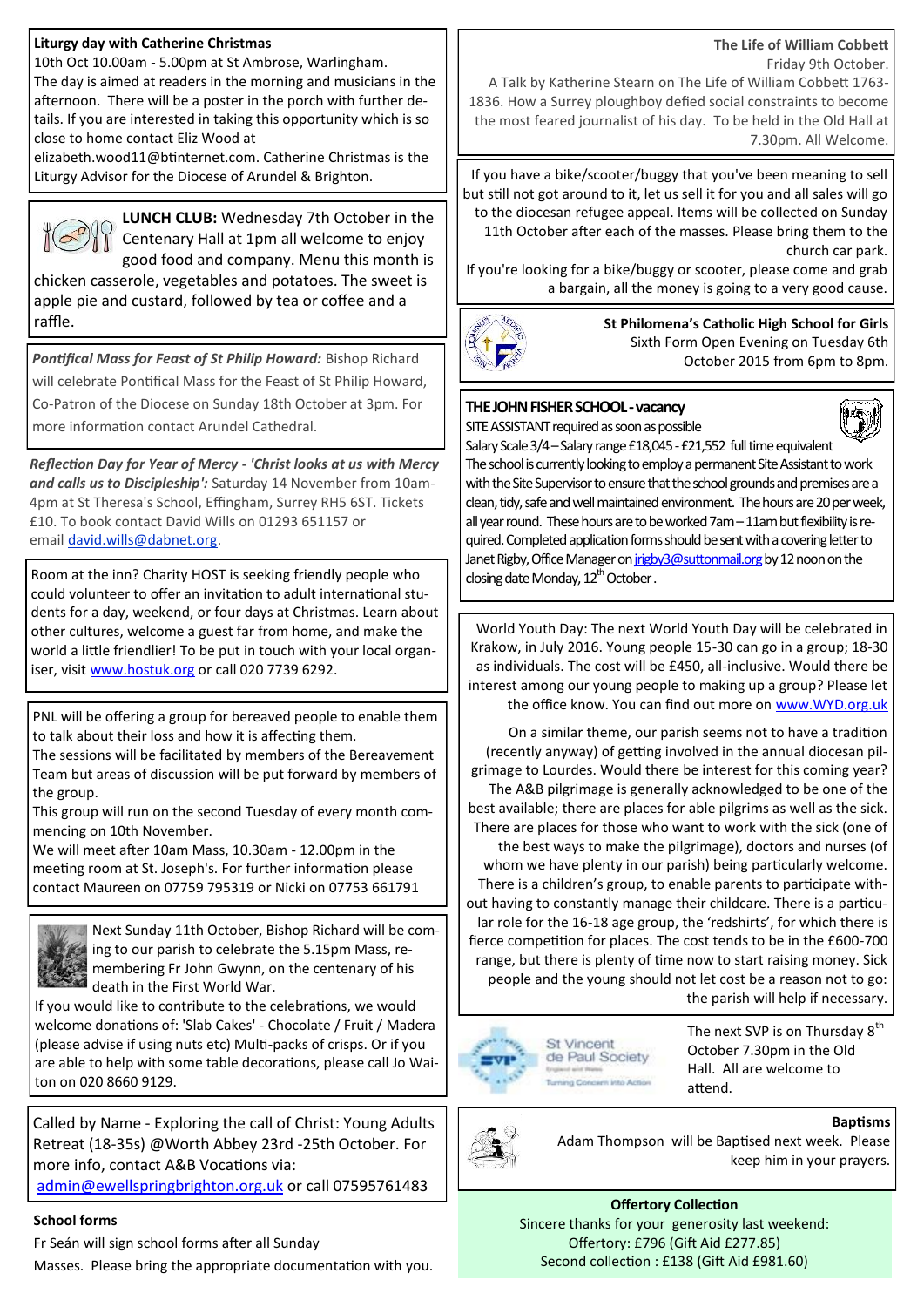# **WHAT'S ON IN THE PARISH THIS WEEK**

| Sun 4th: | Children's liturgy at 9am only               |
|----------|----------------------------------------------|
|          | 10:45am Youth Mass                           |
|          | Teas & Coffee after 10:45am Mass             |
| Mon:     | Teas & Coffees after Mass (Old Hall)         |
| Tues:    | 9:15am to 11:15am Toddler Group.             |
| Wed:     | 1pm Lunch Club (Cent Hall)                   |
|          | 8pm Journey of Faith (Old Sacristy)          |
| Thurs:   | 8pm SVP Meeting (Old Hall)                   |
| Fri:     | Deadline for First Holy Communion forms      |
|          | 7:30pm The Life of William Cobbett Talk (Old |
|          | Hall)                                        |
|          | 7:30pm to 11pm Parish club open              |
| Sun 4th: | Chaildren's liturgy at 9am & 10:45am Masses  |
|          | Teas & Coffee after 10:45am Mass             |

#### **Second Collections**

Today there will be a second collection for CAFOD Harvest Feast Day. This collection is not eligible for Parish Gift Aid, CAFOD have provided their own envelopes for your use. **FIRST HOLY COMMUNION 2015 /2016** 

# **Thomas More Roman Catholic School 11-19**

Open evening for Year 7 2016 entry Thursday 8th October 2015, 6pm - 9:30pm



**School vacancies** Midday Supervisors 12:15-1:45pm term time only.

Exam Invigilators - Ad hoc

Closing date for both 9th October.

Application forms and further details are on the website: www.tmore.org.uk

### **A & B News**

Should any Parish organisations wish to have their events mentioned in the A & B News would they please contact Peter Patterson on 01883 348380 as he is short of feed back!

St Francis' School will be holding two Open Mornings for prospective parents on Tuesday  $13<sup>th</sup>$  October & Thursday 12th November 2015. The



Headteacher will address parents at 9.15am, followed at 9.30am by a tour of the school. Any prospective parents who wish to attend should contact the school office.

# **Confirmation 2015**

Confirmation Certificates for all the candidates who were confirmed this year are ready for collection at the back of the church. Can you please collect between this week and next week.

Any envelopes that have not been collected after the 5:15 pm. mass next week will be put into the office for you collect when you can. Please check the website for the days and hours that the office will be opened.



**Your Prayers are requested for the following persons who are ill or housebound:**

Pat Knight; Kathleen & John Saunders; Helen Keogh; Daisy Hill; Christopher Browne; Kit Monk; Krista Thompson; Jane Hill; Rosemary Whale; Pam Weaver; Jimmy Mullen; Bernie Horrocks; Margaret Robertson; Heather Tordimah; Jenny Rowen; Elizabeth Daley; Eileen, Mel & Rose Lattimore; Bryan Smith; Rose Knight; Oliver Farrell; Seeta Pillay; Christopher Miles; Pat McCoy; John Dunlop, Elise O'Connor, Malcolm Bowen, John Gilford, Chris Norman, Bridget Crook, Baby Tabitha Harrison, Christine Vernon, Peggy Sisman, Maureen Kelly, Sheila French & Val Williams.



You say the Creed every Sunday. Have you ever considered it? Do you know what it means? Incarnation? Consubstantiation? (Part two) **Join us** for an elucidation of this and more – and of the readings for next Sunday **All welcome! 8.00pm Wednesday 7th October, in the Old Sacristy** (next to the Old Hall)



Registration forms will be available after all Masses today. The deadline for submission is **9th October 2015**. Forms received after this date will not be accepted. Forms will only be available after Mass - they will not be on the website. Your children will need to be baptised and your family must be registered with the Parish.

### **DATES FOR YOUR DIARY**

**Thursday 15th October 2015, 8pm - First parents' meeting**  Sunday 18th October 2015, 3:45pm - Parent & Child Session 1A.

Saturday 24th October 2015, 3:45pm - Parent & Child session 1B.

Saturday 7th November 2015, 3:45pm - Parent & Child session 2A.

**Sunday 8th November 2015, 10:45am - Enrolment Mass** Sunday 8th November 2015, 3:45pm - Parent & Child session 2B.

Saturday 21st November 2015, 3:45pm - Parent & Child session 3A.

Sunday 22nd November 2015, 3:45pm - Parent & Child session 3B.

## **Saturday 28th November, 4pm - First Reconciliation (all children)**

All sessions will be in the Old Hall. As you will note each session is run twice. Candidates will need to commit to either session A or B.

If you have any questions, please contact Anne Marie Young via email on [fhc.sacredheart@gmail.com](mailto:fhc.sacredheart@gmail.com).



The Cedars School is holding an Open Morning on Saturday 10th October 2015 between 10am and 1pm. The Cedars is a new all-boys independent secondary school with a Catholic ethos